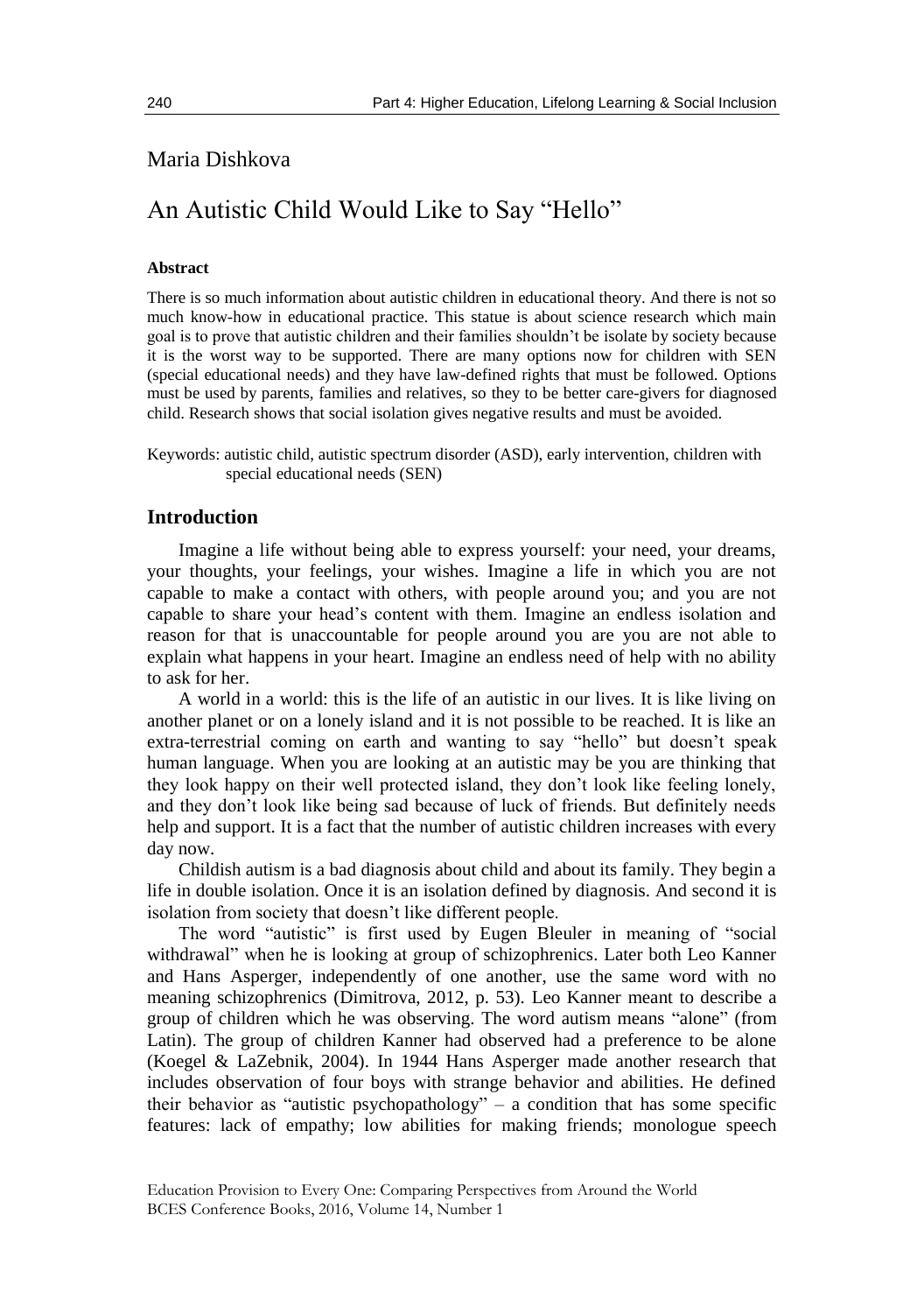without searching to a real communication; limited and specific interests; clumsy movements (Dimitrova, 2012).

The words "spectrum disorder" has been added later onto the term "autism" because children can have a wide range of symptoms or characteristics. They could affect them that range from mild to severe (Willis, 2006).

Autism spectrum disorder could be described as a complex developmental disorder that affects someone's ability:

- to socialize;
- to communicate:
- to respond to environment.

One of the most severe disabilities that reach young children is autism disorder. This is a disorder that affects almost every aspect of the child's development (Benson, 2006). Some specific features of autistic spectrum disorder are: there is no speech at all, or speech is not adequate to age; child doesn't fix his eyes – it seems like he/she is looking through us; child doesn't respond to the emotion of human in front of him; child doesn't respond with face and mimics; child has no imagination; child has no interest in playing with other children at the same age; child doesn't include in other's children playing; not able to work in team; doesn't seem to feel pleasure; doesn't try to get attention of adults; child has unusual and repetitive movements; has unusual fears (Stankova, 2012a, pp. 76-77).

"Autism is identified by two primary diagnostic markers: difficulties in social communication and restricted or repetitive behaviors and interests" (Wong et al., 2014). Usually starts from the first year of child's life.

Children with ASD often have symptoms of other psychical disorders as behavior difficulties, aggression, auto-aggression, hyperactivity and anxiety. Anxiety is very interesting about scientists because it seems to be connected with basic symptoms. Any change of environment and any interruption of stereotypical behavior could increase anxiety, pressure and emotional stress in children. Another hypothesis is that repeating one and the same makes children calmer (Stankova, 2012b, pp. 138-139).

It should be said that early intervention is completely required if we want to get any positive results and significantly positive effect on long-term outcomes for children with ASD (Autism Spectrum Disorder). It is exactly early identification that is a key to early intervention. Early signs of autism are often noticed by 18 months of age, or even earlier. Some early signs or "red flags" that a child may have an ASD include the following:

- lack of or delay in spoken language;
- repetitive use of language;
- little or no eye contact;
- lack of interest in other children;
- lack of spontaneous or make-believe play;
- persistent fixation on parts of objects;
- poor response to his/her name;
- fails to imitate caregivers;
- motor mannerisms (hand-flapping);
- fails to point or show joint attention (Lindgren & Doobay, 2011).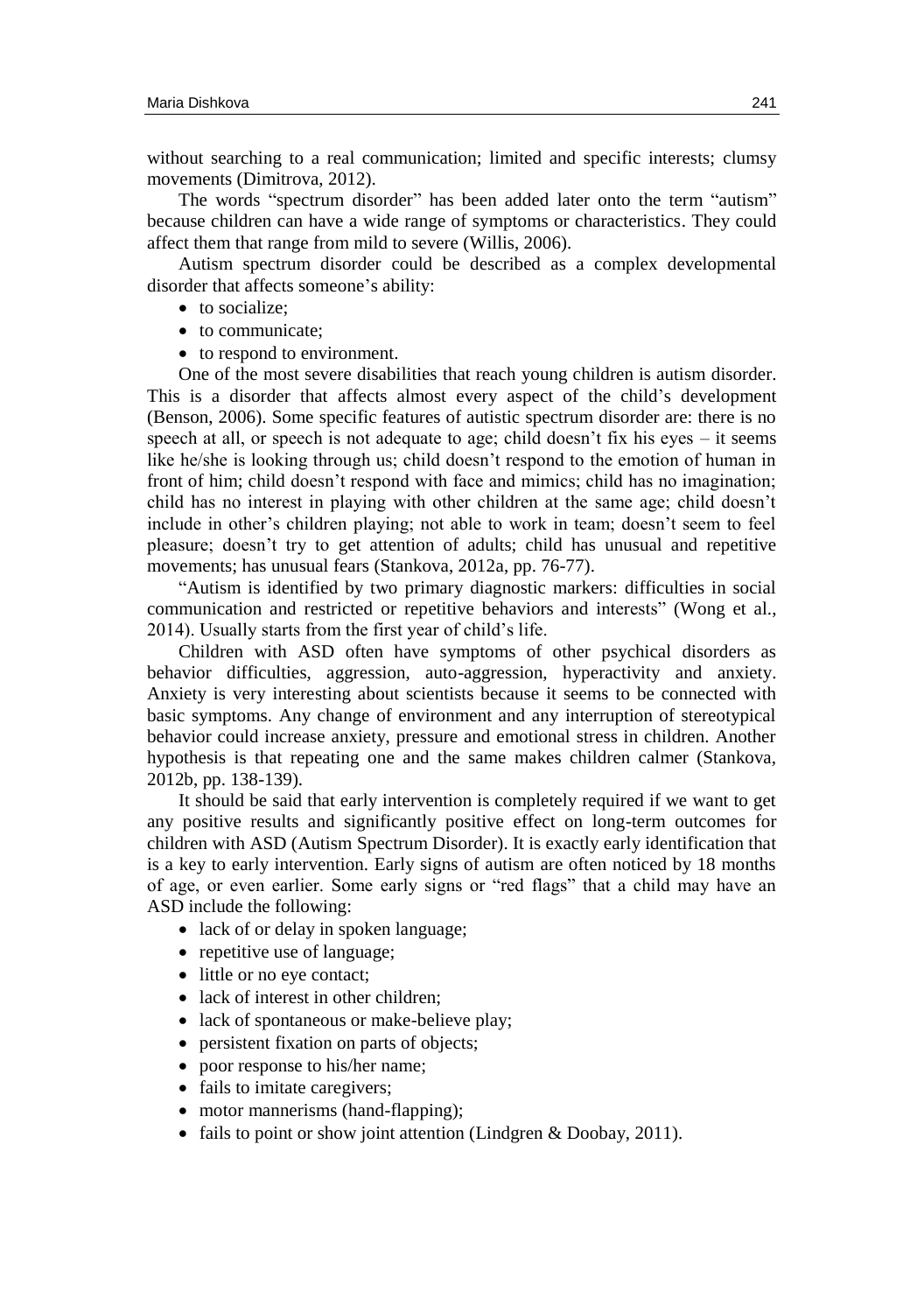Here it is the right formula: early diagnosis leads to early intervention that leads to optimal development of children with ASD.

"Appropriate treatment of ASD should begin with a careful assessment to determine the child's specific strengths and needs. There are no specific medical tests for diagnosing autism although there are genetic tests for some disorders that may be associated with behaviors on the autism spectrum. An accurate diagnosis is based on systematic interviewing, observation, and assessment of the child's communication, social interaction, behavior, and developmental level. In addition to assessing the key symptoms of autism, a review of sleep, feeding, coordination problems, and sensory sensitivities is often recommended. Medical factors that may be causing pain or irritability should be recognized and treated whenever possible" (Lindgren & Doobay, 2011, p. 7).

Each person, each child, each social-pedagogical case, and each child with ASD is different. All these are unique. So plans for intervention must be individualized. They must be based on the needs of the individual and family. Early intervention can achieve significant result in improving cognitive and social development for children with ASD (Lindgren & Doobay, 2011). Some children with ASD are very well affected by components in "sensor room": they become more concentrated, calmer and purposeful (Boycheva, 2013, pp. 189-193).

"The call for the use of interventions that have proven their effectiveness is particularly important for the ASD community, which has long been plagued by the use of unsupported and often controversial interventions. In fact, it has been suggested that the uncritical use of unproven "miracle" interventions has encouraged unrealistic, implausible, and unhealthy expectations about treatment results and have ultimately impeded the progress of identifying effective interventions for children and adolescents with ASD" (Simpson, 2005, p. 140).

All these words above have provoked a research about the necessity of socialpedagogical intervention to autistic children.

#### **Research methodology**

**Hypothesis of research** is that social isolation is critical about a child with autism and its family. There are so many options for intervention today. It is hard to say that all of them are effective and useful; or some interventions are working to a child and other interventions are not working to a child. It is usual practice in socialpedagogical work: there is no universal medicine for all people and for all their problems. But there is always a hope. That is why someone should search ways to help and a person with problems should allow to be helped by someone.

**Main goal** of research is a comparison to be made between two groups of children and their families:

1) First group are children with autism which are object of professional interventions, made by different specialists. And their families are getting professional help as well.

2) Second group are children with autism that are "under home arrest". They are not object of professional social-pedagogical help. And their families are "under home arrest" as well and don't get any help.

Some concrete tasks are completed because of this main goal: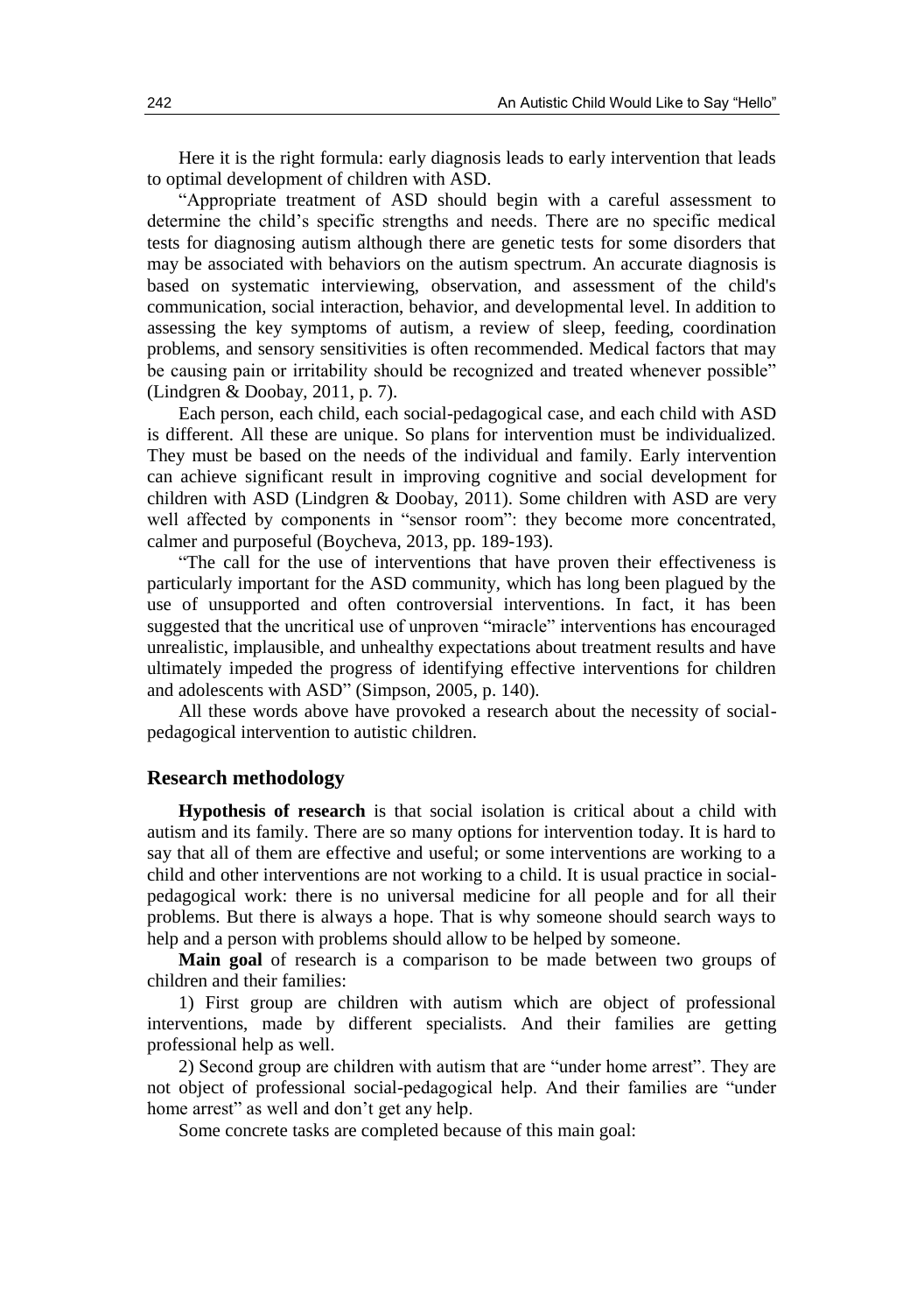- following the condition of an autistic child that has been working with by specialists;
- following the condition of an autistic child that hasn't been working with by specialists;
- comparing both above;
- following the condition of an autistic child's parents that has been receiving professional help;
- following the condition of an autistic child's parents that hasn't been receiving professional help;
- comparing both above.

**Object** of this research are 20 children diagnosed with disorder of the autistic spectrum. They are separated in two groups:

- a) ten of these children are have been visiting a daily center for one year in specialized institution. This daily center is licensed to work with autistic children. They have permission from Direction "Social Assistance" (Department of Child Protection) and they get this help absolutely free. In this daily center children are object of different kind of interventions – they meet social worker, psychologist, art-therapist, music-therapist, speech therapist. They get medicine help if necessary as well. Different interventions are included in their daily program according to their age, individuality and common condition. They follow special diet and way to feed. Meeting between specialists and parents are organized as well, aiming interaction and cooperation. This group of ten autistic children is in this social service from one year till now and continuing. Five of these children are visiting public school and they are evaluated as children with SEN (special educational needs);
- b) the other ten of these children are growing at home only by their parents and families. They don't get any kind of help and their parents don't get any kind of support. These children and their families have no contacts with environment. They communicate with no one. These are families in which mother is unemployed to be able to take care of child 24-hours in day. She almost has no friends and begins to see everyone as mocker or even enemy. Children don't visit kindergarten, school or any other forms of education.

**Subject** of research are all activities which autistic children are taking part in or are not taking part in. Subject of research are all results (positive and negative) of working or no working with autistic children and their families.

### **Results**

It is one year now from beginning of research and some results could be published, because they show difference clearly between two groups of examined children. Hypothesis of research is that social isolation is critical about a child with autism and its family has been confirmed. There is still no universal strategy for social-pedagogical intervention that works the same in all cases of child with autistic disorder. And there are still many children that don't point progress. But it is clear that is better to receive professional help than not to get. It is the same with parents as well. Results of research show that they become more optimistic and much more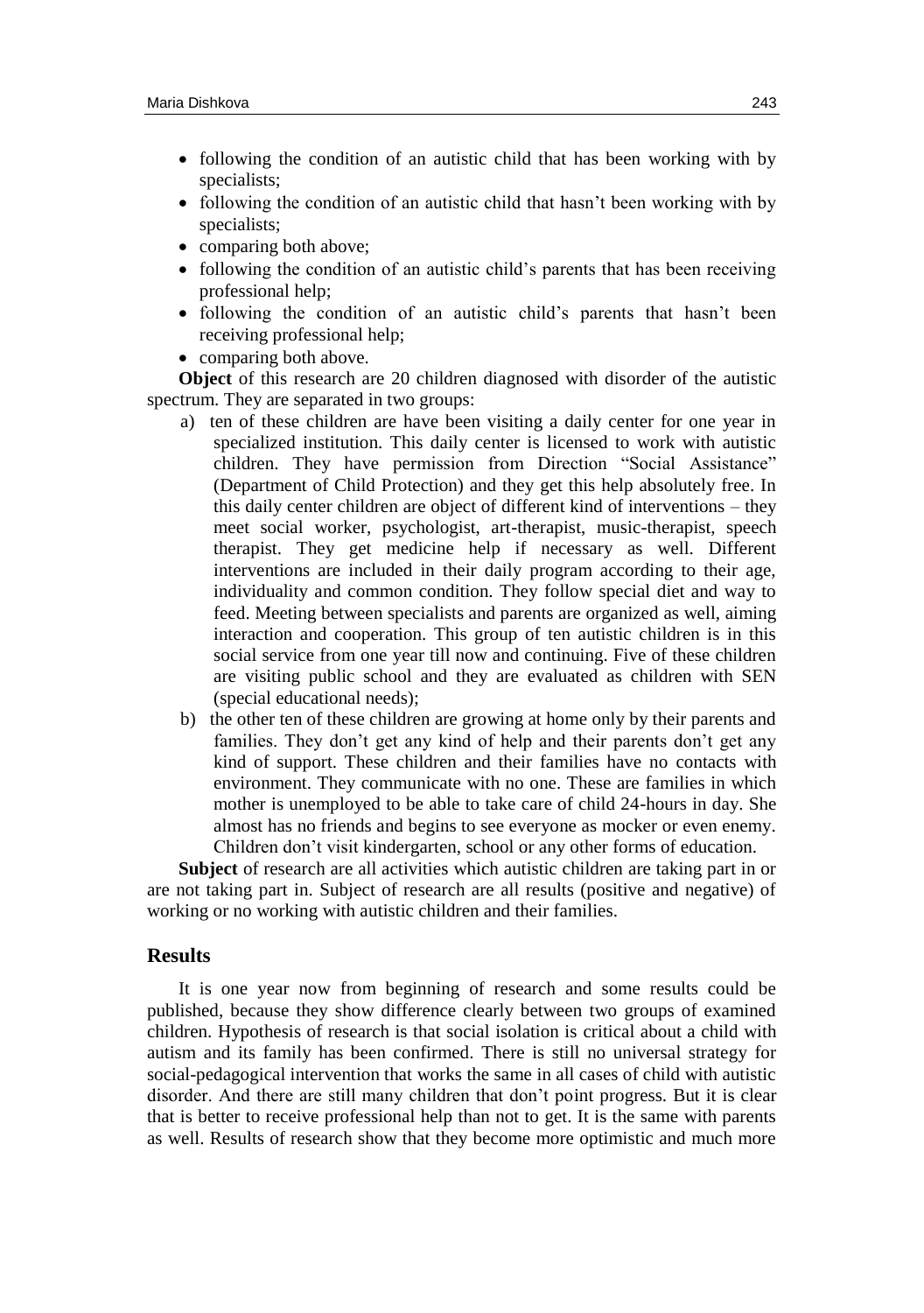able to care adequately after their kids. Level of stress is getting lower. Depression is almost overcome. Mothers have some time to rest and then to be better mummies of children, because they need all mother's time, energy and strength.

Children meet more people. They become less isolated. Learn new words or ways to express themselves. They receive the possibility to find their talent and many of them are in possession of talent to exhibit.

On the other side are children staying at home. They are absolutely besides any help, support, professional advice and intervention. Parents are angry and hopeless. They don't have goals and they don't believe in future. Sadness and depression are their best friend now. No others. No progress in child development; often regress is pointed.

#### **Conclusion**

When I first made a research about autism it was in years of 2001-2002. There was no information about autism in Bulgaria then. Children with autism were diagnosed with different disorders of development and have received inadequate or no support and help. Some of them have visited special schools along with other children with different diagnosis. In these schools autistic children were fated to total regress. Other children were closed at home, most in country. There were no books, only Internet sites full of international experience. It was very interesting to compare good practices and strategies of specialists from other countries and our national experience, or lack of experience in this area.

Today, almost 15 years later practice is very different and world of science is optimistic. In Bulgaria there are a lot of possibilities for children with autism: teams of specialists, daily and weekly centers for care and education, special diets, different educational programs, specialized projects, sensor rooms, smart TV, exchange of experience with other countries, association of parents, groups of each other support, government and non-government organizations, laws and rights for children with SEN, resource teachers, multidisciplinary team at schools, including psychologist and speech therapist. There is hope and there are so double checked advices for optimal development of an autistic child:

1) Autistic child should be professionally helped and supported so to be able to say "hello" and to feel comfortable in our world. There is still no one opinion on strategies used in practice. But there is one opinion that it is compulsory to have strategies and to be practiced as well.

2) Autistic child's parents should be professionally helped and supported so to be able to look after their child adequately and in best possible way. After hearing the diagnose most of them came into a condition and really need help to overcome it. They need support to face, to accept and to manage problem. They have to be supported to support their children. They have to be educated how to educate them. But first of all they have to be convinced to confess that they and their child have problem.

3) Child with autism look like living in a box or a room without doors in and out. This room is of glass. And all people around are able to see what is doing child inside but no one could get in. Child could not get out as well. Specialists' task is to find a door: a door to pass through, to get in and to make contact with child; and a door out to help child to join our world. If room stay closed it will deep child's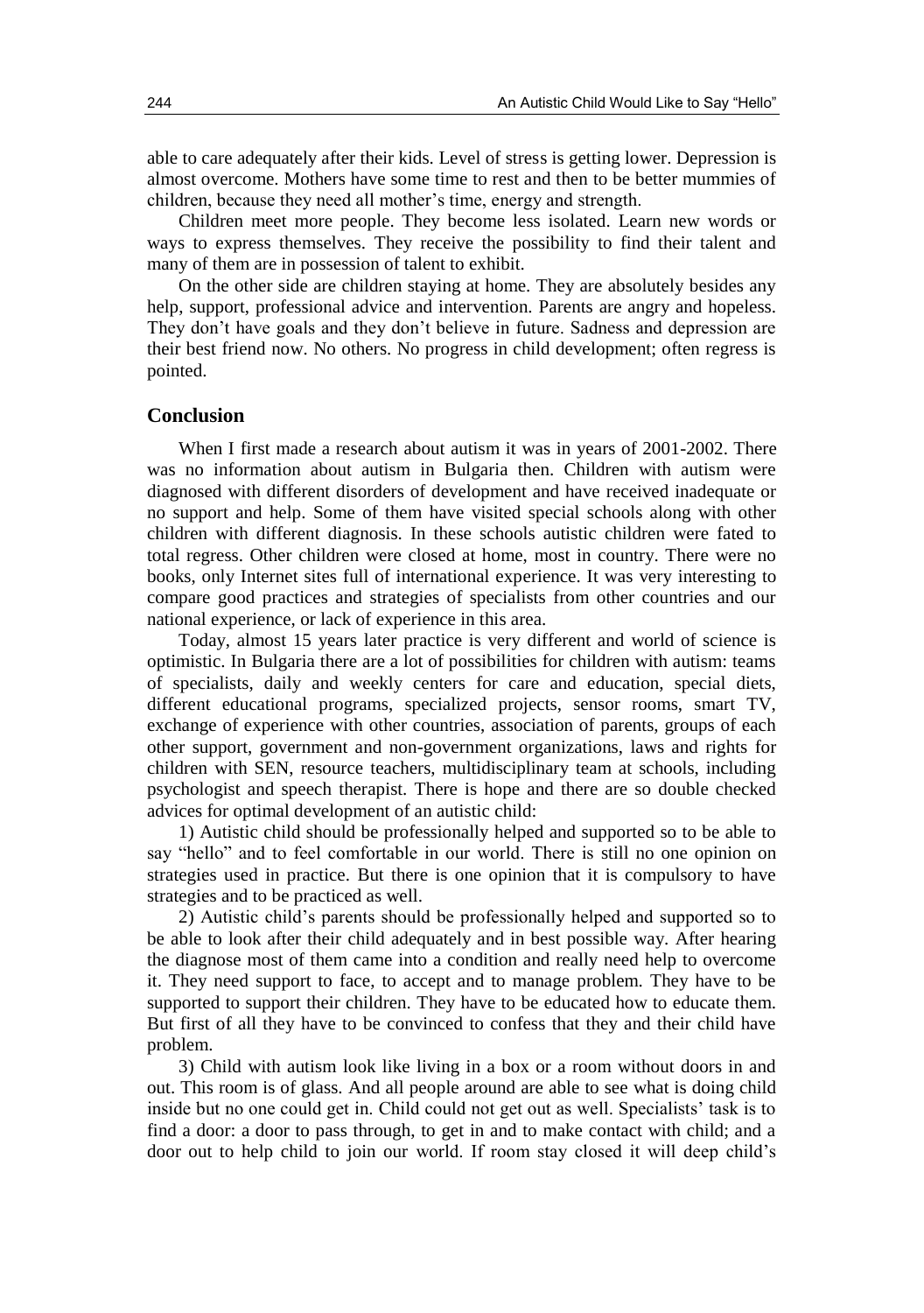problems. And shouldn't be forgotten that he/she will not make first step outside alone, because he/she:

- don't want to do that:
- is not able to do that:
- don't know how to do that.

4) Society in common should be informed and prepared to meet and to accept different children and different people. Rights of children with SEN must be promoted in society. It is not just a law to be written  $-$  it is not enough. Rights of people should be known by other people. This is first step to а law obeying. And children with SEN should be more protected by law, because initially they are more unprotected.

5) ASD are unique in his specifics and expressions. So it is necessary to be affected by not always standard methods for intervention. It must not be expected that a regular teacher in public school will manage to fix and to overcome problems in classrooms. **Wrong intervention is worse than no intervention!** Patience in meeting a child with ASD is compulsory more that and other social-pedagogical case or problem to be solved. Main goal is not to cure ASD, but to make child more independent and to integrate him/her in social life as much as possible.

6) Situations are difficult for the other family's members as well. Children with ASD may have brothers or sisters that are not affected by illness. They have to be under psychological help for two reasons: first to manage problem and second to be support for the child with ASD. There are many cases when father or even mother has no strength to accept diagnosis and leave family or leave the child for governmental care. Here another problem occurs: economical. If father leave family and mother is forced to stay at home and not to work money become not enough and this affects every member of family.

7) Methodology used in current research include different methods for intervention. Its goal is not to define most efficient of these methods, but to prove that intervention is compulsory. Every child affects in different way by different methods. But staying at home and hiding from society is never a good way to meet problem.

It must be clarified that research is continuing now and will achieve more specific results. They will be shared in further publications and statues. Science must not be silence on this topic and new methods for intervention should be found because these kind of children desert every effort made for them.

#### **References**

- Benson, P. (2006): The impact of child symptom severity on depressed mood among parents of children with ASD: The mediating role of stress proliferation. *Journal of Autism and Developmental Disorders*, 36(5), 685-695.
- Boycheva, M. P. (2013): *Sensor room - horizon for supportive environment in kindergarten.* Book with statues about good practices. Burgas: Forms.
- Dimitrova, M. (2012): Autism markers for detection of the disorder and guidance for work. *Мethodologies for working with children with SEN* (pp. 52-74). Sofia: Eto.

Koegel, L. & LaZebnik, C. (2004): *Overcoming autism*. New York, NY: Penguin Group.